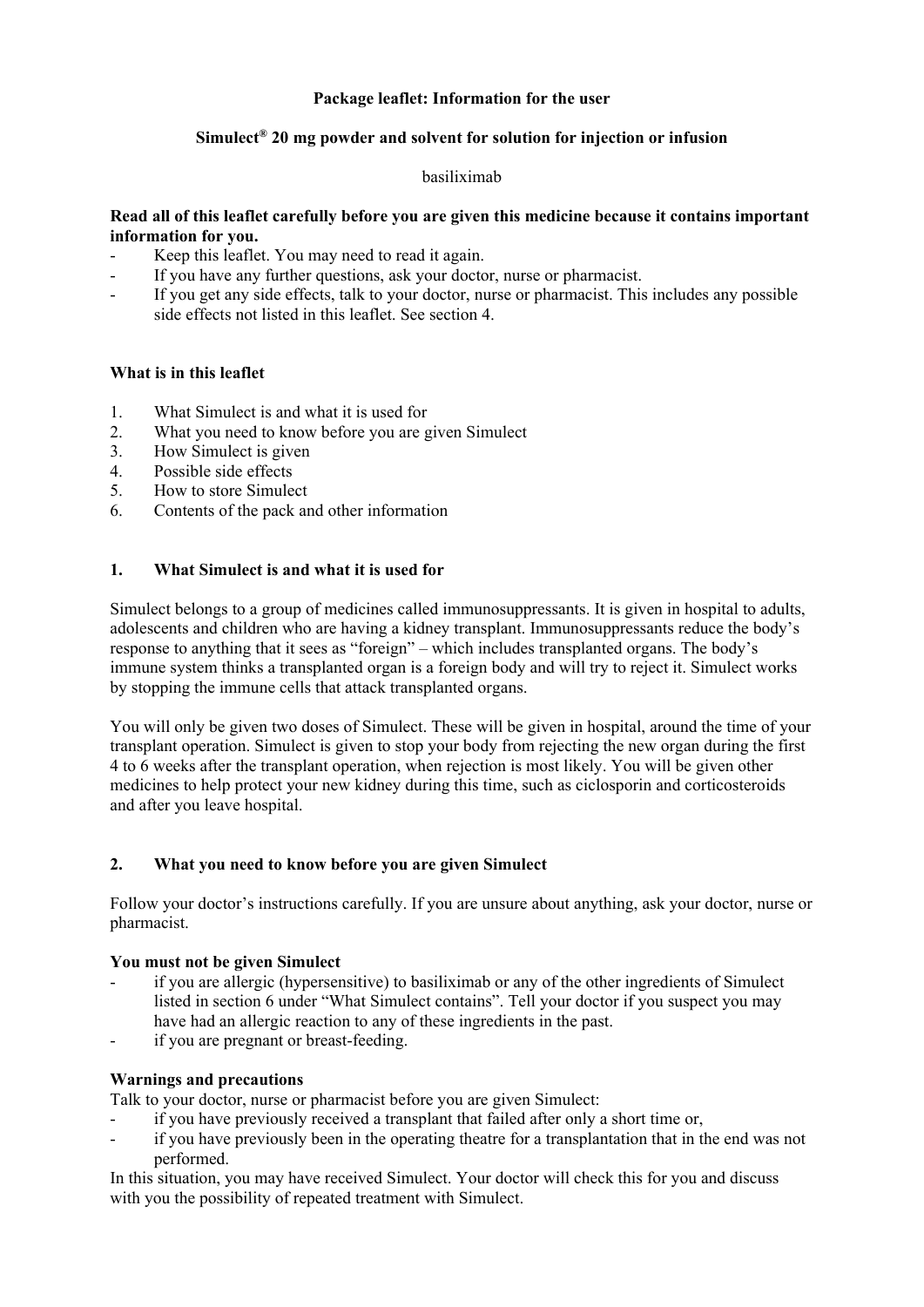If you need to have a vaccination, seek your doctor's advice first.

## **Other medicines and Simulect**

Tell your doctor, nurse or pharmacist if you are taking, have recently taken or might take any other medicines.

## **Older patients (aged 65 years and over)**

Simulect can be given to older patients, but the information available is limited. Your doctor may discuss this with you before you are given Simulect.

## **Children and adolescents (aged 1 to 17 years)**

Simulect can be given to children and adolescents. The dose for children who weigh less than 35 kg will be smaller than the dose usually given to adults.

## **Pregnancy and breast-feeding**

It is very important to tell your doctor before your transplant if you are pregnant or you think that you may be pregnant. You must not be given Simulect if you are pregnant. You must use adequate contraception to prevent pregnancy during treatment and up to 4 months after receiving the last dose of Simulect. If you become pregnant during this time, despite the use of contraceptive measures, you should tell your doctor immediately.

You should also tell your doctor if you are breast-feeding. Simulect may harm your baby. You must not breast-feed after being given Simulect or up to 4 months after the second dose.

Ask your doctor, nurse or pharmacist for advice before taking any medicine while you are pregnant or breast-feeding.

## **Driving and using machines**

There is no evidence to indicate that Simulect has an effect on your ability to drive a car or use machines.

### **Simulect contains sodium and potassium**

This medicine contains less than 1 mmol sodium (23 mg) per vial, that is to say essentially 'sodiumfree'.

This medicine contains potassium, less than 1 mmol (39 mg) per vial, i.e. essentially 'potassium-free'.

## **3. How Simulect is given**

You will only be given Simulect if you are receiving a new kidney. Simulect is given twice, in hospital, either slowly through a needle in your vein as an infusion lasting 20–30 minutes or as an intravenous injection using a syringe.

If you have experienced a severe allergic reaction to Simulect or if you had complications after your surgery such as graft loss, the second dose of Simulect should not be given to you.

The first dose is given just before the transplant operation, and the second dose 4 days after the operation.

### **Usual dose for adults**

The usual dose for adults is 20 mg in each infusion or injection.

# **Usual dose for children and adolescents (aged 1 to 17 years)**

For children and adolescents who weigh 35 kg or more, the dose of Simulect given in each infusion or injection is 20 mg.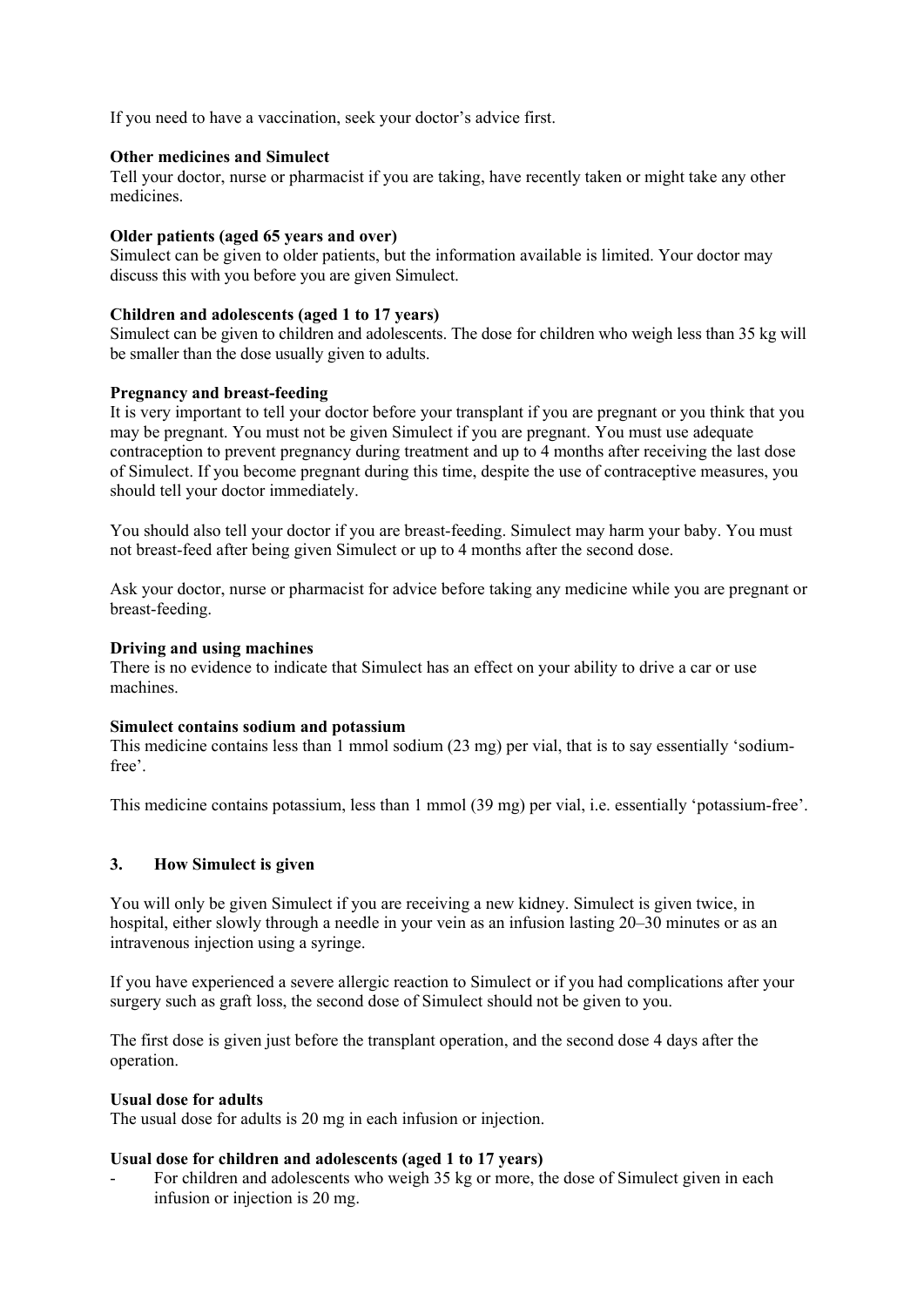For children and adolescents who weigh less than 35 kg, the dose of Simulect given in each infusion or injection is 10 mg.

## **If you are given too much Simulect**

An overdose of Simulect is not likely to cause side effects straight away, but it may weaken your immune system for longer. Your doctor will watch out for any effects on your immune system and treat them if necessary.

## **4. Possible side effects**

Like all medicines, this medicine can cause side effects, although not everybody gets them.

**Tell your doctor or nurse as soon as possible if you get any unexpected symptoms** while you are being given Simulect, or during the 8 weeks afterwards, even if you do not think that they are related to the medicine.

Sudden severe allergic reactions have been reported in patients treated with Simulect. If you notice sudden signs of allergy such as rash, itching or hives on the skin, swelling of the face, lips, tongue or other parts of the body, fast heart beat, dizziness, light headedness, shortness of breath, sneezing, wheezing or trouble breathing, severely decreased urine output, or fever and flu-like symptoms, tell your doctor or nurse immediately.

In adults, the most commonly reported side effects were constipation, nausea, diarrhoea, weight increase, headache, pain, swelling of hands, ankles or feet, high blood pressure, anaemia, changes in blood chemistry (e.g. potassium, cholesterol, phosphate, creatinine), surgical wound complications, and various kinds of infections.

In children, the most commonly reported side effects were constipation, excessive growth of normal hair, runny or blocked nose, fever, high blood pressure, and various kinds of infections.

### **Reporting of side effects**

If you get any side effects, talk to your doctor, nurse or pharmacist. This includes any possible side effects not listed in this leaflet. You can also report side effects directly via the Yellow Card Scheme at: www.mhra.gov.uk/yellowcard or search for MHRA Yellow Card in the Google Play or Apple App Store. By reporting side effects you can help provide more information on the safety of this medicine.

# **5. How to store Simulect**

Keep this medicine out of the sight and reach of children.

Do not use this medicine after the expiry date which is stated on the carton and label after EXP. The expiry date refers to the last day of that month.

Store in a refrigerator  $(2^{\circ}C - 8^{\circ}C)$ .

## **6. Contents of the pack and other information**

### **What Simulect contains**

- The active substance is basiliximab. Each vial contains 20 mg of basiliximab.
- The other ingredients are potassium dihydrogen phosphate; disodium phosphate, anhydrous; sodium chloride; sucrose; mannitol (E421); glycine.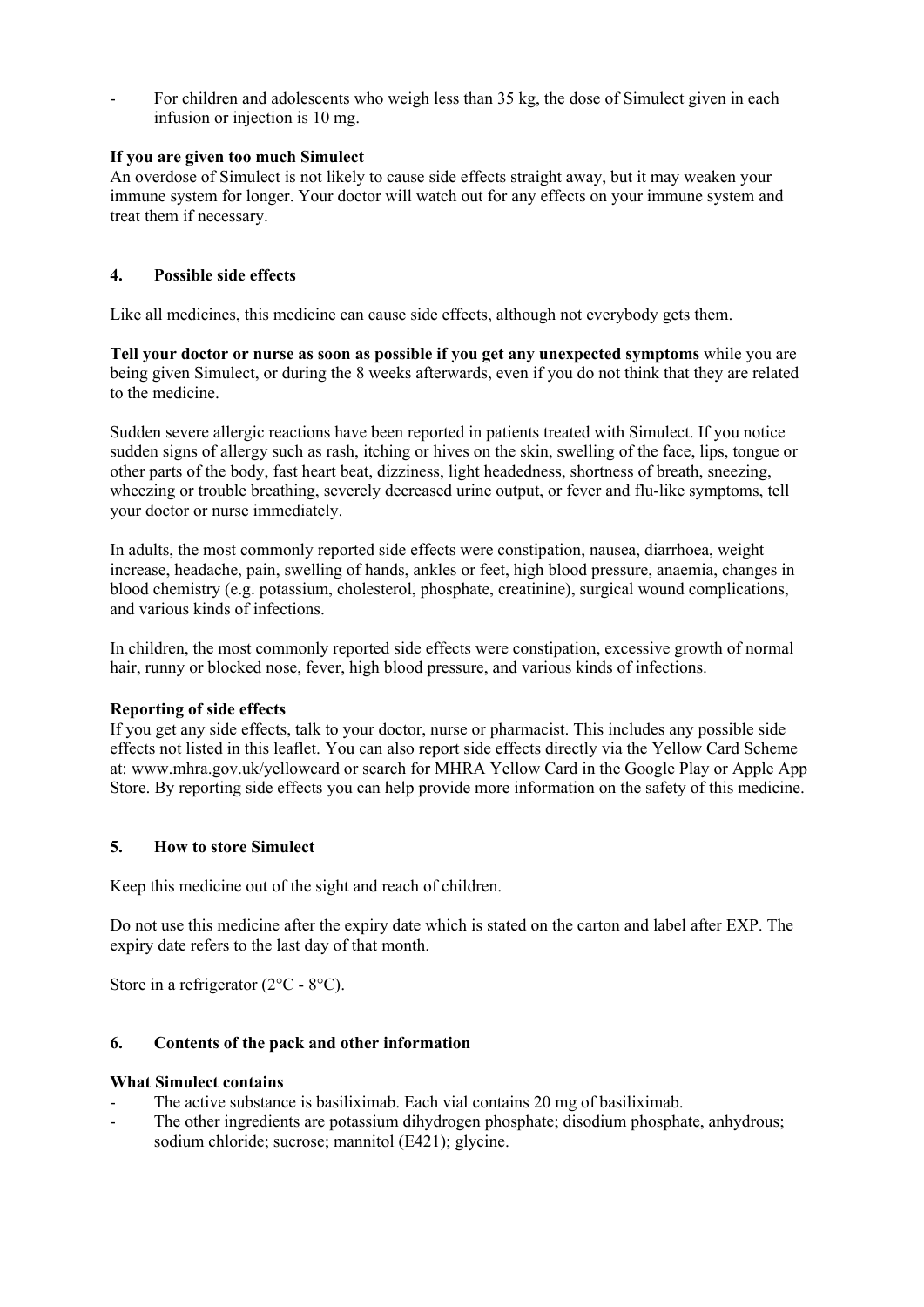### **What Simulect looks like and contents of the pack**

Simulect comes as a white powder in a colourless glass vial containing 20 mg of basiliximab. It is supplied in a pack with a colourless glass ampoule containing 5 ml sterile water for injections. This solvent is used to dissolve the powder before it is given to you.

Simulect is also available in vials with 10 mg basiliximab.

#### **Marketing Authorisation Holder**

Novartis Pharmaceuticals UK Limited 2<sup>nd</sup> Floor, The WestWorks Building, White City Place, 195 Wood Lane, London, W12 7FQ United Kingdom.

#### **Manufacturer**

Novartis Farmacéutica S.A. Gran Via de les Corts Catalanes, 764 08013 Barcelona Spain

Novartis Pharmaceuticals UK Limited 2<sup>nd</sup> Floor, The WestWorks Building, White City Place, 195 Wood Lane, London, W12 7FQ United Kingdom.

For any information about this medicine, please contact the local representative of the Marketing Authorisation Holder:

#### **United Kingdom**

Novartis Pharmaceuticals UK Ltd. Tel: +44 1276 698370

#### **This leaflet was last revised in 09/2021**